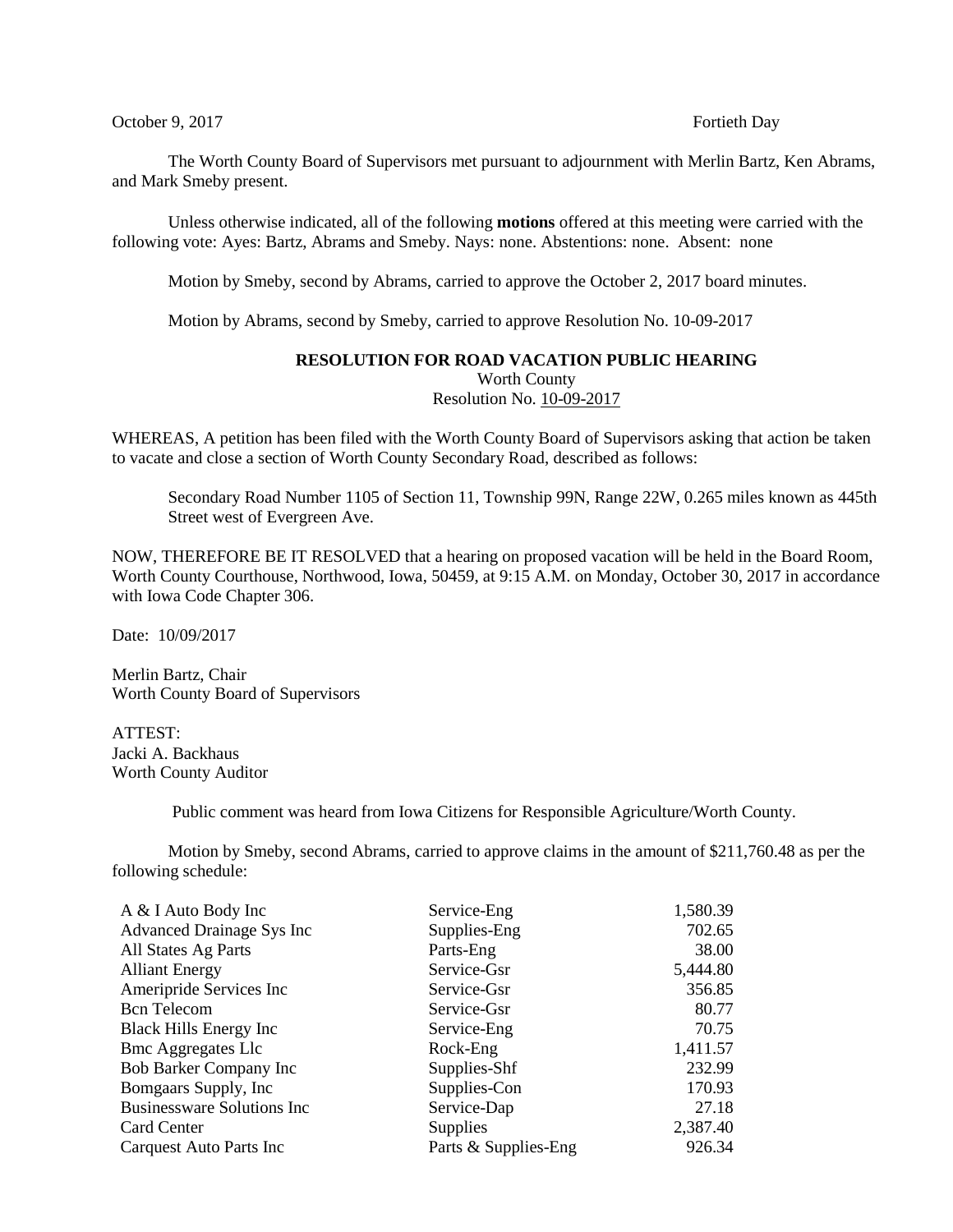| <b>Cdw Government Inc</b>             | Equip-Dap           | 1,635.81  |
|---------------------------------------|---------------------|-----------|
| Centurylink                           | Service-Eng         | 49.29     |
| Cerro Gordo Co Dept Of Health         | Reimb Grant-Phd     | 9,887.48  |
| <b>Certified Laboratories</b>         | Supplies-Eng        | 1,049.50  |
| <b>City Of Britt</b>                  | Reimb-Shf           | 15,000.00 |
| City Of Fertile                       | Rutf-Eng            | 2,329.90  |
| City Of Grafton                       | Rutf-Eng            | 1,339.31  |
| City Of Hanlontown                    | Rutf-Eng            | 544.47    |
| City Of Joice                         | Rutf-Eng            | 1,398.28  |
| <b>City Of Kensett</b>                | Rutf-Eng            | 640.97    |
| <b>City Of Manly</b>                  | Service-Eng         | 40.30     |
| City Of Northwood                     | Service-Gsr         | 363.24    |
| <b>Clarke County Sheriff</b>          | Service-Juj         | 42.00     |
| Class C Solutions Group               | Parts-Eng           | 1,116.27  |
| Culligan Of Mason City                | Service-Shf         | 389.00    |
| Cwc Chemical Inc                      | Supplies-Con        | 6,895.80  |
| $D & L$ Equipment                     | Service-Con         | 8,152.56  |
| Dave Syverson Inc                     | Parts-Eng           | 2,228.16  |
| Diamond Mowers Inc                    | Supplies-Con        | 1,783.26  |
| Donald W. Croghan, Cpa, Pc            | Service-Phd         | 2,615.00  |
| Edie Prazak                           | Mileage-Phd         | 26.00     |
| <b>Electronic Engineering</b>         | Service-Eng         | 2,512.00  |
| <b>Falkstone Llc</b>                  | Rock-Eng            | 6,176.94  |
| Five Star Cooperative                 | Supplies-Eng        | 49.34     |
| Frank Dunn Company                    | Supplies-Eng        | 789.00    |
| Greve Law Office                      | Rent & Payroll-Aty  | 5,629.00  |
| <b>Heartland Asphalt Inc</b>          | Rock-Eng            | 1,709.23  |
| Heartland Business Systems, Llc       | Equip-Dap           | 37,015.44 |
| Hovey's Lawn & Garden                 | Service-Con         | 1,530.00  |
| Huber Supply Co Inc                   | Service-Eng         | 152.50    |
| Ia Dept Of Natural Resources          | Permits-San         | 175.00    |
| Ia Dept Of Natural Resources          | Fees-Wat            | 134.00    |
| Ia Dept Of Public Safety              | Service-Shf         | 1,737.00  |
| Ia Law Enforcement Academy            | Edu-Shf             | 12,530.00 |
| <b>Iaccyso</b>                        | Edu-Vaf             | 60.00     |
| Imwca                                 | Fy18 Wk Comp Ins #4 | 5,074.00  |
| <b>Interstate Batteries</b>           | Supplies-Eng        | 51.85     |
| Ip Pathways                           | Service-Dap         | 47.51     |
| J & J Machining Welding & Fabricating | Supplies-Eng        | 323.00    |
| Jacki Backhaus                        | Supplies-Con        | 65.65     |
| <b>Jody Jones</b>                     | Edu-Asr             | 454.54    |
| Joel Rohne                            | Mileage-It/Gis      | 49.40     |
| Jrm Investment, Llc                   | Rent-Soc            | 425.00    |
| <b>Knudtson Automotive Service</b>    | Service-Shf         | 73.27     |
| L R Falk Const Co                     | Rock-Eng            | 1,097.25  |
| Larsen Plumbing & Heating Inc         | Service-Gsr         | 171.49    |
| Lawn's Plus                           | Service-Wwt         | 245.00    |
| <b>Lawson Products Inc</b>            | Supplies-Eng        | 1,808.03  |
| Lexisnexis                            | Service-Aty         | 156.00    |
| Mail Services Llc                     | Service-Trs         | 263.10    |
| Marco Technologies Llc                | Service-Asr         | 378.98    |
| Margie Butler                         | Supplies-Shf        | 41.38     |
| Mark Smeby                            | Mileage-Sup         | 178.00    |
|                                       |                     |           |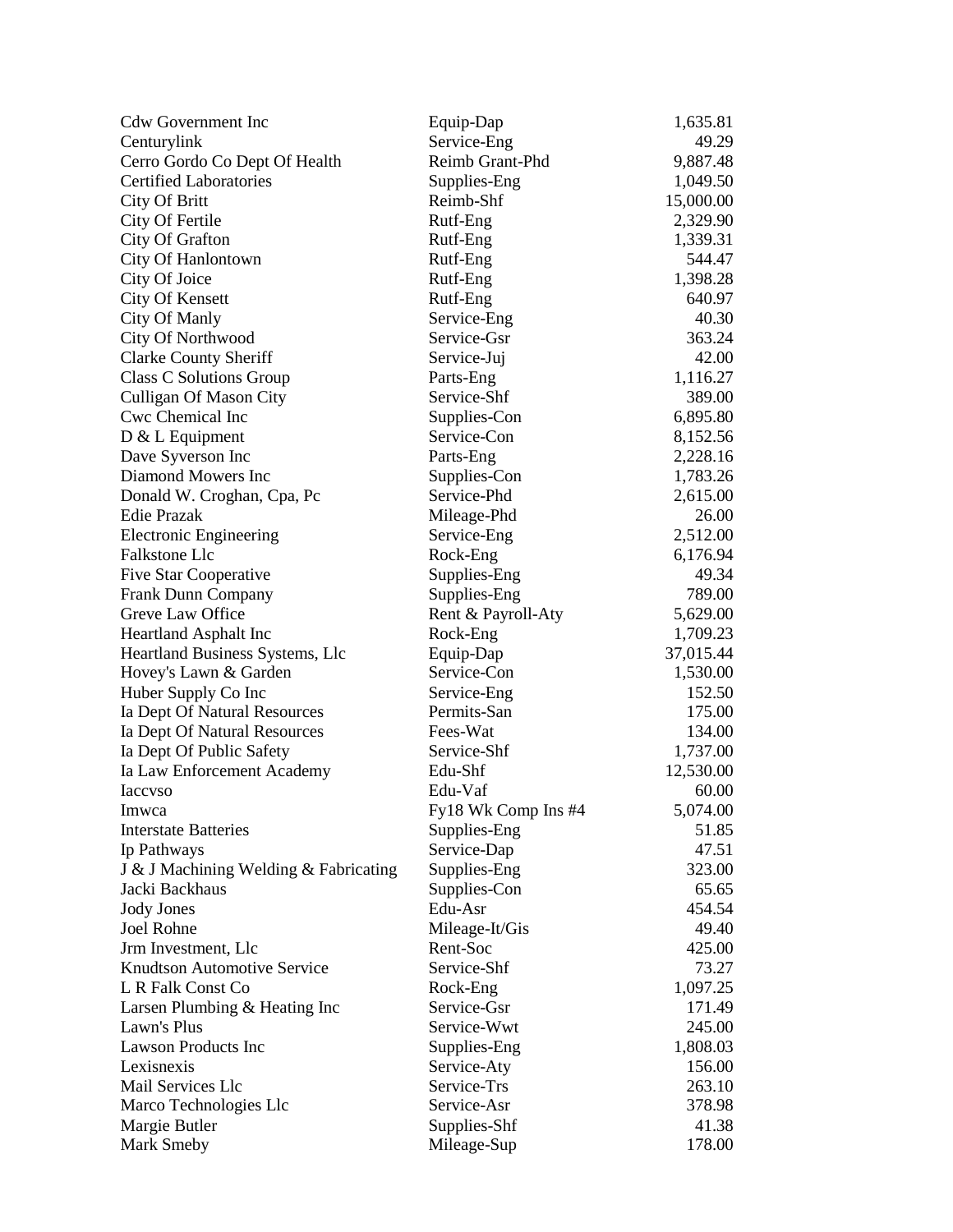| Mark's Tractor Inc               | Parts-Con               | 879.54       |
|----------------------------------|-------------------------|--------------|
| Martin Marietta Materials Inc    | Rock-Eng                | 396.63       |
| Mc Clure Engineering Co          | Service-Wat             | 3,715.00     |
| Medline Industries Inc.          | Supplies-Phd            | 59.70        |
| Menards Inc                      | Supplies-Eng            | 73.93        |
| Mercy Medical Center-North Ia    | Reimb Grant-Phd         | 3,286.02     |
| Mike Bode                        | Reimb-Eng               | 262.80       |
| Motorola Solutions Inc           | Supplies-Shf            | 960.00       |
| Naco                             | Dues-Org                | 450.00       |
| Napa Auto Parts                  | Supplies-Eng            | 78.96        |
| Niacc                            | Edu-Shf                 | 66.00        |
| Niacog                           | Fy18 Fees-Tra           | 2,824.20     |
| Northern Ia Constr Products      | Supplies-Eng            | 20,491.32    |
| Northwood Electric Inc           | Service-Eng             | 419.05       |
| Northwood Sanitation Llc         | Service-Gsr             | 181.50       |
| Northwood True Value             | Supplies-Gsr            | 23.97        |
| Nsb Bank                         | Service-Dap             | 245.70       |
| Nuss Truck & Equipment Inc       | Parts-Eng               | 1,633.27     |
| <b>Olson Trading Post Inc</b>    | Supplies-Eng            | 803.98       |
| Optum                            | Supplies-Phd            | 136.92       |
| <b>Pinnacle Quality Insight</b>  | Service-Phd             | 150.00       |
| Plunkett's Pest Control Inc      | Service-Gsr             | 270.00       |
| Pronto Market Of Manly           | Supplies-Eng            | 26.50        |
| <b>Ram Systems</b>               | Service-Phd             | 695.00       |
| Raymond Huftalin                 | Supplies-Ema            | 73.73        |
| Sanofi Pasteur Inc               | Supplies-Phd            | 2,558.70     |
| Shana Butler                     | Mileage-Phd             | 11.50        |
| Shred Right                      | Service                 | 213.20       |
| Star Equipment, Ltd              | Parts-Eng               | 1,145.55     |
| State Hygienic Laboratory        | Service-San             | 170.00       |
| <b>Thomas Reid</b>               | Mileage-Vaf             | 40.40        |
| Uline Inc                        | Supplies-Trs            | 361.61       |
| Van Diest Supply Company         | Supplies-Eng            | 952.56       |
| Ver Helst Snyder Drug            | Supplies-Trs            | 85.22        |
| <b>Verizon Wireless</b>          | Service-Shf             | 1,393.42     |
| Viafield                         | Supplies-Con            | 50.05        |
| <b>Western Petroleum Company</b> | Supplies-Eng            | 682.35       |
| Whks & Co                        | Service-Eng             | 5,556.00     |
| Winnebago Coop Telephone Assn    | Service-Gsr             | 3,932.69     |
| Worth Co Emergency Mgmt          | 2nd Qtr Payment-Ema/Dis | 3,750.00     |
| Worth County Sheriff             | Service-Juj             | 122.00       |
| Worth Lumber Co                  | Supplies-Con            | 59.95        |
| Xerox Corporation                | Service-Dap             | 80.84        |
| Ziegler Inc                      | Supplies-Eng            | 330.60       |
|                                  |                         | \$211,760.48 |

Motion by Smeby, second Abrams, carried to approve drainage claims in the amount of \$5,629.53 as per the following schedule:

| WHKS & Co.          | DD#3 Main       | <b>Prof Services</b> | \$48.28    |
|---------------------|-----------------|----------------------|------------|
| Bolton & Menk. Inc. | DD#21 West Main | <b>Prof Services</b> | \$3.936.00 |
| Bolton & Menk. Inc. | DD#23 Main      | <b>Prof Services</b> | \$1,210.50 |